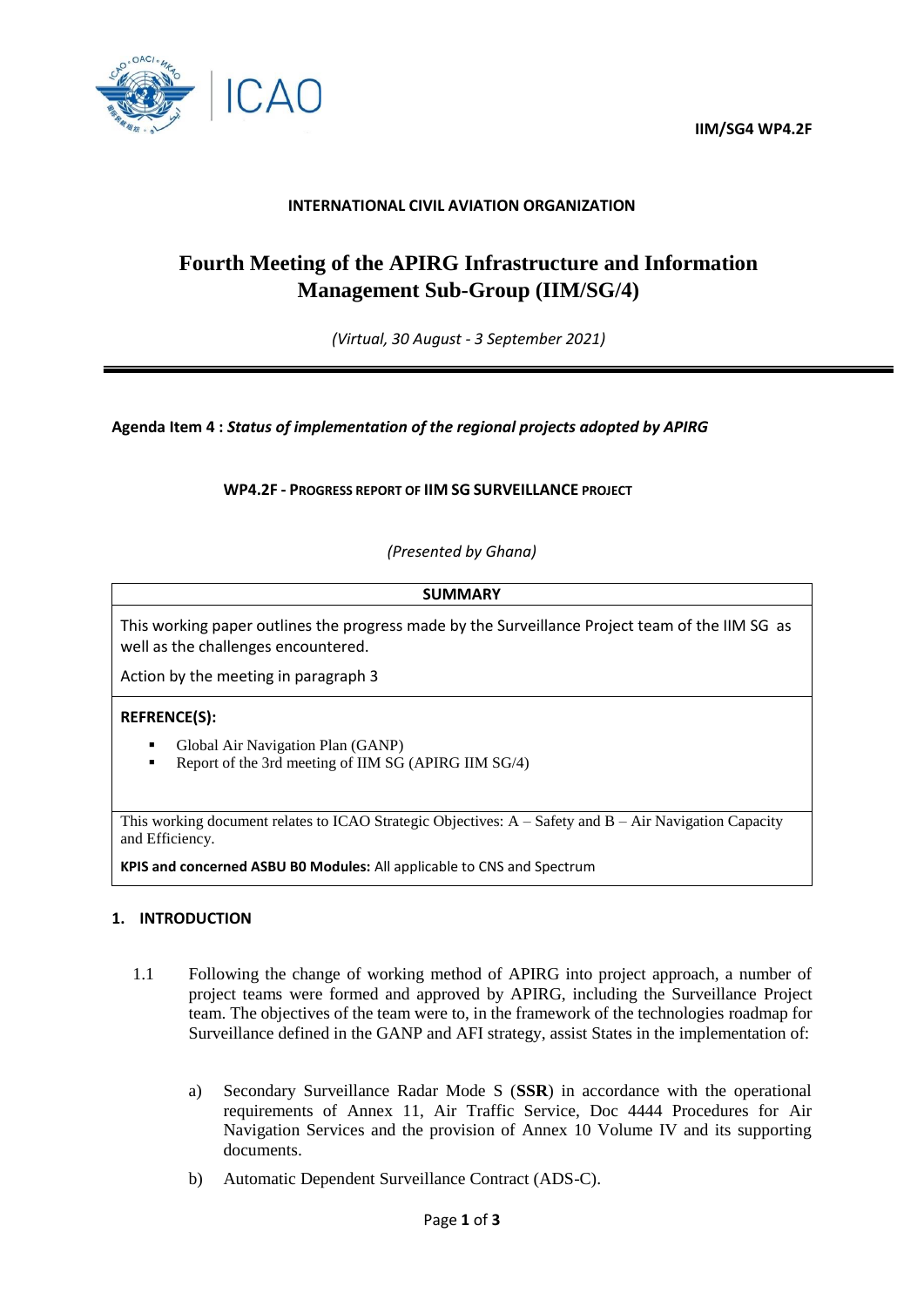- c) Automatic Dependent Surveillance Broadcast (ADS-B) ground and space-based as well as Multilateration (MLAT).
- d) Surveillance Data Sharing.
- 1.2 The scope of our work was identified as, the provision of Air Traffic Surveillance to cover all areas of routing and homogeneous traffic flow in the AFI Region in all centers involved in the provision of Air Navigation Service for International Civil Aviation.

### **2. DISCUSSIONS**

#### *Project organization*

- 2.1 The surveillance project team consists of the following members: Ghana, Cote D'ivoire, ASECNA, Cameroon, IATA, South Africa/ATNS, Seychelles and Kenya.
- 2.2 The project team's activities have been conducted mainly by electronic mail , telephone exchanges and other platforms such as zoom and Microsoft Teams. The project team holds monthly meetings to follow up on project made and develop strategies for completing outstanding deliverables.

## **2.3 Progress made by the Surveillance Project Team:**

#### 2.3.1. Development of Questionnaires

- a) The project team agreed that it was necessary to carry out a survey on existing surveillance infrastructure in the AFI region. The purpose of this proposed survey was to establish a baseline for work. In order to make progress with the survey, it was necessary to come out with a questionnaire.
- b) The questionnaire would among others enable us gather information on the deployed surveillance infrastructure, i.e., Radar, ground-based ADS-B, ADS-C and Multilateration/WAMLAT and assist in the identification of the availability and reliability of these systems in the region as well as access the possibility of sharing surveillance data.
- c) In view of this, the team has so far, finalized a questionnaire, which would assist in obtaining relevant data to use as a reference in the work. The questionnaires have since been submitted to the ICAO WACAF Office for onward transmission to the various states.